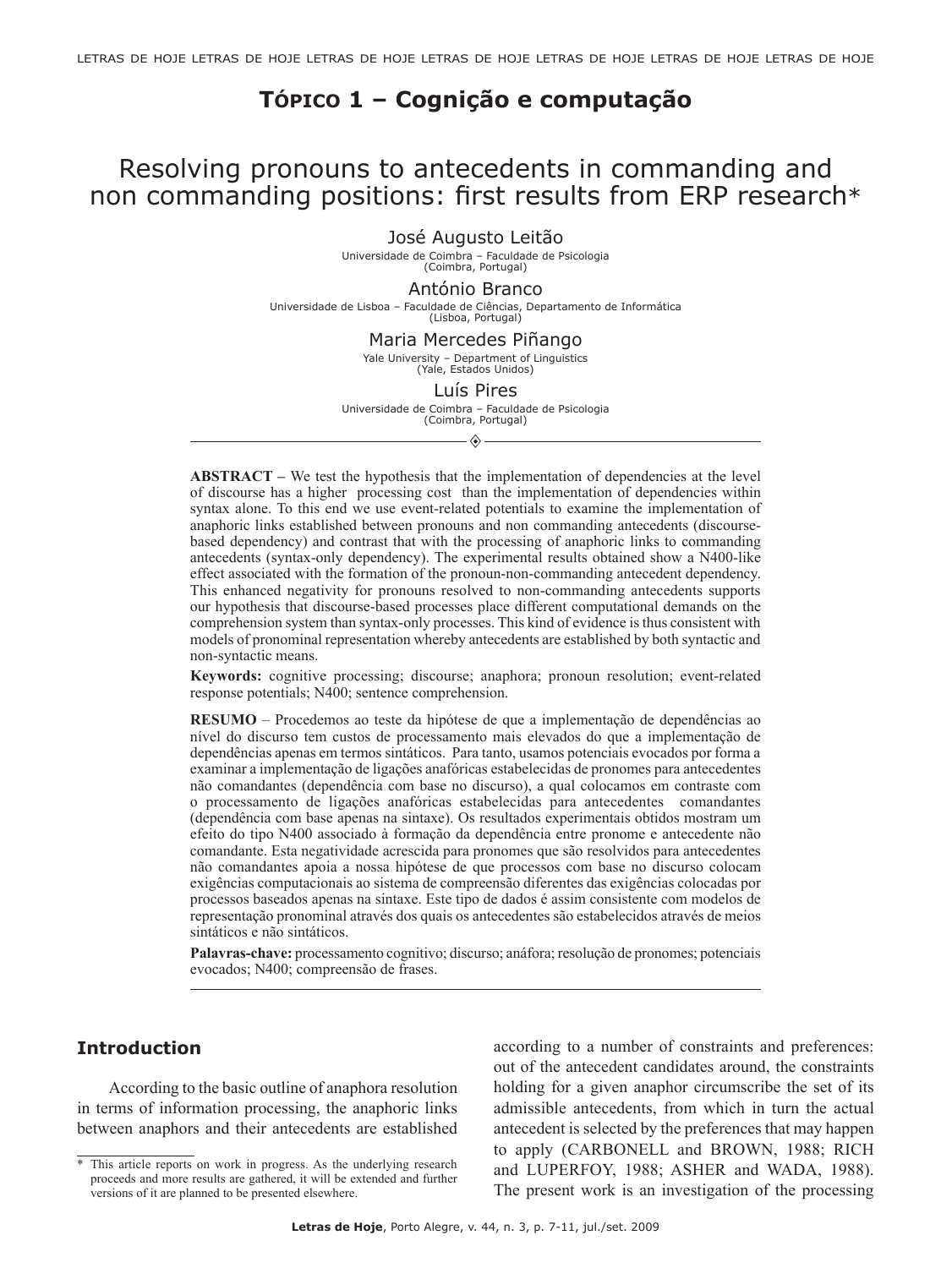indicators of antecedent selection and how they serve to adjudicate among competing theoretical proposals on how this selection takes place.

# **Background: Grammatical studies**

The subset of grammatical constraints impinging on intra-sentential anaphoric links i.e., binding principles, are defined in terms of two auxiliary relations: a) the command relation and b) the locality relation. We briefly describe each in turn.

An expression, which is an argument of a given predicator, is commanded by its less oblique co-arguments – i.e. by the other less oblique arguments of that predicator. This relation obtains recursively by the arguments of upwards predicators in the grammatical representation that command an argument containing commanders. A locality relation between two expressions obtains when they are co-arguments with respect to a given predicator.

For instance, for an expression to qualify as an admissible antecedent of the reflexive *himself*, it has to be one of its local commanders (principle A), as exemplified in (1a):

- (1) a. Peter<sub>i</sub> said that  $[[[John's]_k]$  brother]*j* shaved himself*\*i/j/\*k*].
	- b. Peter<sub>i</sub> said that  $[[[John's]_k]$  brother]*j* shaved him<sub>*i/\*j/k*].</sub>

As to the pronoun *he*, in turn, for an expression to qualify as one of its admissible intra-sentential antecedents, it cannot be one of its local commanders (principle B), as exemplified in (1b).

## **Background: Behavioral studies**

While the grammatical notions of command and locality have empirically emerged chiefly to characterize grammatical competence concerning anaphors and their anaphoric capacity, there have been some proposals arguing that these notions make a psychological claim by capturing important aspects of the *real-time processing* of anaphora (GRODZINSKY and REINHART, 1993; REULAND, 2001).

In this respect, a range of claims can be found that differ one from another mostly in terms of their theorydriven technical details. **One of the key hypotheses that emerges as common to all of them is that the processing of anaphoric links to recessors (i.e. non commanding antecedents) demands more cognitive resources than the processing of anaphoric links to commanders (i.e. commanding antecedents)**. This tends to be interpreted as one of the possible pieces of evidence that discoursebased procedures require heavier cognitive processing than those that are based on grammar alone.

A couple of contributions have assessed this claim by resorting to behavioral experimentation. Piñango and Burkhardt (2002) studied possible differences in the processing of anaphoric links to commanders (2a) vs. links to recessors (2b) holding between reflexives and their antecedents. In one of the experiments, they used test materials like the following:

(2) a. [The driver<sub>*i*</sub> who caused a crash blamed himself<sub>*i*</sub>]. b. The therapist<sub>*i*</sub> rolled a ball [around himself<sub>*i*</sub>]

In (2b), the reflexive is in the (local) domain of the semantically-loaded preposition *around*, which domain is not a co-argument of the antecedent *the therapist*. Hence the reflexive is anaphorically resolved to this recessor.<sup>1</sup> In contrast, in (2a) the reflexive is anaphorically linked to a commander.

For their experiment, these authors resorted to the cross-modal lexical decision interference paradigm. They recorded reaction times to a visual probe (lexical decision task: pressing a button if the string displayed was a word) appearing immediately after the occurrence of the anaphor in the sentence being listened. The result was in line with the hypothesis as the reaction time for the condition concerning anaphors resolving to recessors was "statistically significantly higher" than the condition for anaphors resolving to commanders. This experiment was later replicated with materials involving the Dutch *zich*, leading to similar results (BURKHARDT et al., 2009).

Another experimental assessment of the hypothesis at stake was undertaken by Koornneef, Wijnen and Reuland (2006), but now resorting to eye-tracking experimental methodology. They studied possible differences in the processing of pronouns anaphorically resolved to commanders (3a) or to recessors (3b) by resorting to materials illustrated by the following excerpts:

- (3) a. [Every worker who just like Paul was running out of energy]  $_i$  thought it was very nice that he $_i$  could go home early this afternoon.
	- b. [Every worker who knew that Paul*<sup>i</sup>* was running out of energy] thought it was very nice that he*<sup>i</sup>* could go home early this afternoon.

The results were reported to be also in line with the above hypothesis in as much as "readers refixated the critical region (i.e. containing the pronoun) and the preceding region longer in the [recessor] condition than in the [commander] condition".

<sup>&</sup>lt;sup>1</sup> Note that this reflexive is behaving as a logophor (REULAND, 2001). In other theoretical settings, this behavior is explained on the basis that the reflexive is not locally commanded, hence it is in a so-called exempt position, i.e. in a position where it is exempt from the discipline of principle A (POLLARD and SAG, 1994).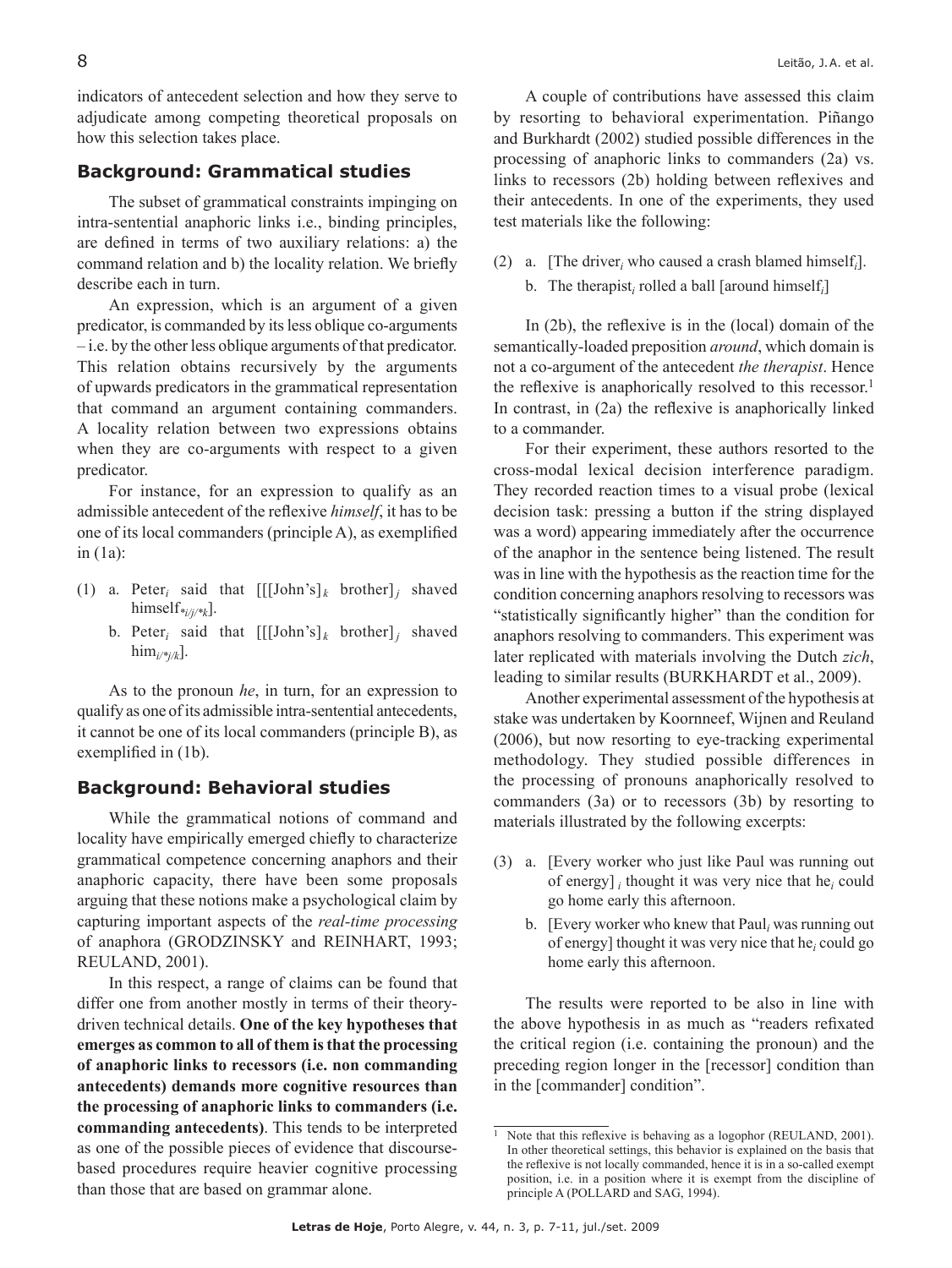### **Background: Brain studies**

There are a number of previous ERP studies that focused on anaphora resolution. For instance, Streb, Rösler and Hennighausen (1999) found a 270-400 ms frontal negativity and a 510-600 ms parietal negativity elicited by pronouns in contrast to nouns that are resolved to the same extra-sentential antecedent. Van Berkum et al. (2003, 2007) identified a sustained frontal negativity, emerging at about 300-400 ms, elicited by ambiguous pronouns in contrast to non ambiguous ones.

Some of other studies were concerned specifically with so-called preferences for anaphora resolution. Streb, Henninghausen and Rösler (2004) studied the recency preference and brought to light a N400 effect correlated with pronouns resolved to more distant inter-sentential antecedents than pronouns resolved to more recent ones. Streb, Rösler and Hennighausen (1999), in turn, found a 510-630 ms parietal negativity elicited by pronouns that are resolved to inter-sentential antecedents in a non parallel grammatical function, in contrast to pronouns resolved to antecedents in parallel grammatical functions.

Harris, Wexler and Holcomb (2000), in turn, were concerned with a grammatical constraint on intrasentential anaphora resolution. They identified a P600 effect in correlation with principle A violation by reflexives.

In this paper, we report on the results of an ERP study where we sought further empirical support to the hypothesis that intra-sentential anaphora resolution to recessors is more resource demanding than resolution to commanders.

### **Experiment**

Two conditions were tested in this study: pronouns resolved intra-sententially to commanding antecedents (ANTEC-COMM) and to non-commanding antecedents (ANTEC-RECESS). Gender agreement was used to disambiguate the intended resolution (test sentences are from Portuguese):

- (4) a. [O mordomo-masc de [a condessa-fem]]-masc*<sup>i</sup>* discutiu com [a criada]-fem a quem ele-masc*<sup>i</sup>* tinha emprestado algum dinheiro. (ANTEC-COMM) *The butler of the countess quarreled with the servant to whom he had lent some money.*
	- b. [A empregada-fem de [o talhante-masc]*i*]-fem discutiu com [a cliente]-fem a quem ele-masc*<sup>i</sup>* tinha vendido carne estragada. (ANTEC-RECESS) *The employee of the butcher quarreled with the client to whom he had sold spoilt meat.*

**Predictions:** Given the established theoretical and processing distinction discussed, our hypothesis predicts a difference in processing whereby resolving a pronoun to a *recessor* will entail a higher computational cost than resolving pronoun to a *commanding* antecedent: ANTEC-RECESS > ANTEC-COMM.

**Analysis:** ERP data from 61 electrodes were analyzed for the LAN (250-450ms), N400 (400-600ms) and P600 (550-800ms) time windows, by means of repeatedmeasures ANOVAs. Separate ANOVAS were performed for lateral and central scalp regions. The electrodes were grouped into nine regions, on the basis of their topographical distribution. The lateral ANOVAs were conducted with the factors GRADIENT – anterior, medial and posterior – and HEMISPHERE – left and right –, corresponding to six regions: anterior left (AF7 AF3 F7 F5 F3), medial left (FT7 FC5 FC3 T7 C5 C3 TP7 CP5 CP3), posterior left (P7 P5 P3 PO7 PO3), anterior right (AF8 AF4 F8 F6 F4), medial right (FT8 FC6 FC4 T8 C6 C4 TP8 CP6 CP4) and posterior right (P8 P6 P4 PO8 PO4). The central ANOVAs were conducted with the factor GRADIENT, corresponding to three regions: anterior central (FP1 FPz FP2 AFz F1 Fz F2), medial central (FC1 FCz FC2 C1 Cz C2 CP1 CPz CP2), and posterior central (P1 Pz P2 POz O1 Oz O2).

**Results:** We report below the results for the two analyses that yielded significant effects or trends involving the ANTECEDENT COMMAND STATUS variable (ANTEC.STATUS).

The lateral ANOVA for the 250-450ms window showed a significant main effect for the variable HEMISPHERE (F(1, 11)=11.93, p<.05, MSE=0.62), a significant interaction GRADIENT× HEMISPHERE  $(F(2, 22)=4.91, p<0.05, MSE=.339)$ , and a marginally significant main effect for the variable ANTEC. STATUS (F(1, 11)=3.89, p<.1., MSE=.09). Inspection of estimated marginal means for HEMISPHERE reveals a more pronounced negativity over the left hemisphere. Follow-up pairwise comparisons for the GRADIENT  $\times$ HEMISPHERE interaction show that this **lateralized negativity only holds for the medial and posterior regions**; the anterior region bears a negativity that spreads to the right hemisphere. The marginally significant main effect for ANTEC.STATUS suggests that *pronoun resolution with a non-commanding antecedent elicits a more pronounced overall negativity,* which conforms to the previously described spatial distribution pattern.

The central ANOVA for the 400-600 ms window showed a significant main effect for the variable ANTEC.STATUS (F(1, 11)=11.93, p<.01., MSE=.062). Inspection of the estimated marginal means for this variable *reveals a more pronounced negativity when the pronoun is bound to a non-commanding antecedent*. A significant polynomial quadratic trend occurs for the GRADIENT  $\times$ ANTEC.STATUS interaction F(1, 11)=12.80, p<.01., MSE=.043). Pairwise comparisons for the GRADIENT  $\times$ ANTEC.STATUS interaction show a significant effect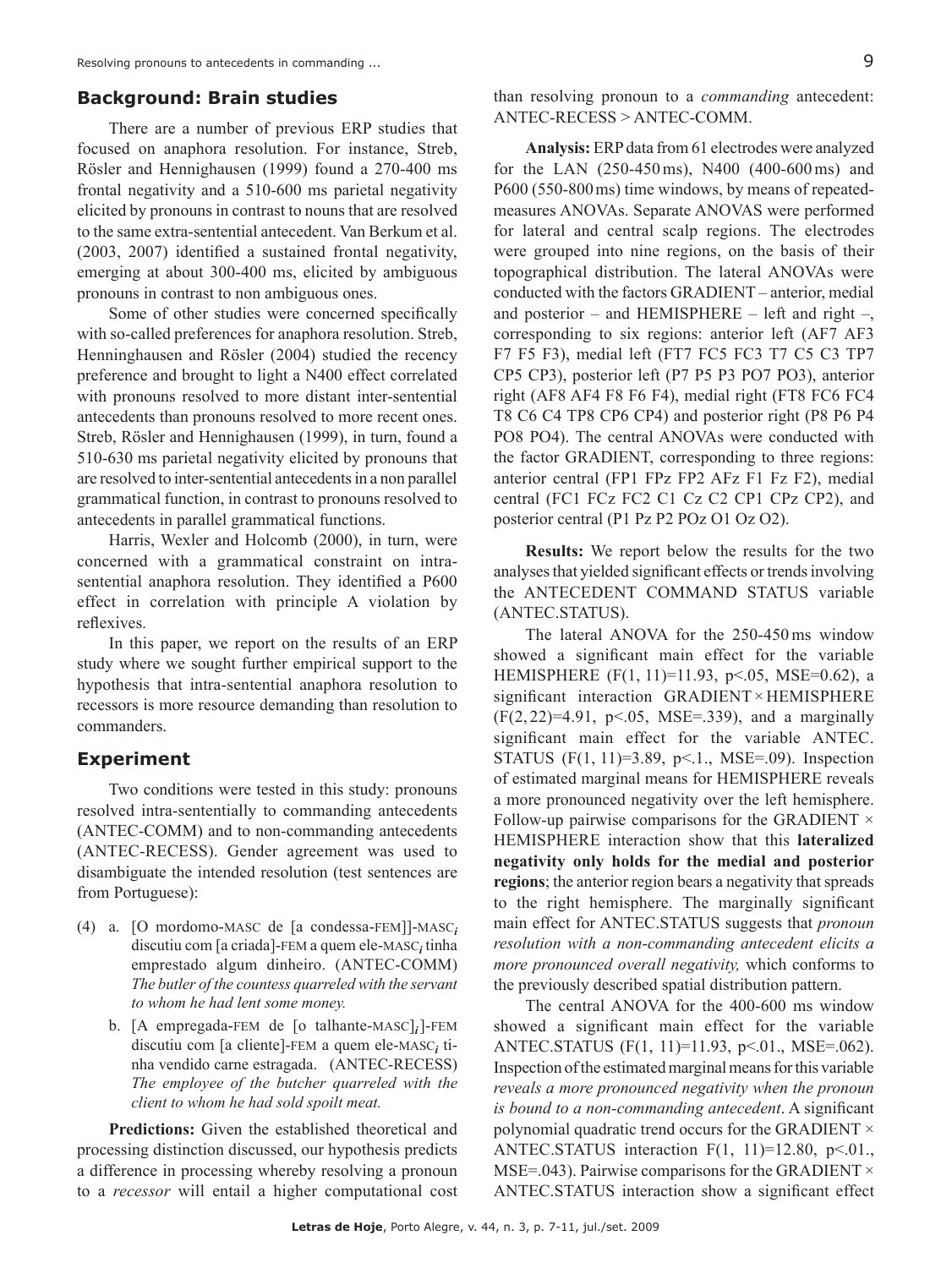

Figure  $1$  – Grand average ERPs ( $n=12$ ) measured to the onset of the critical pronoun resolved with a commanding antecedent (dark line) and pronoun resolved with a non-commanding antecedent (light line). Waveforms are plotted from a 150 msecs pre stimulus baseline to 1500 msecs post stimulus. Pronouns resolved with a non-commanding antecedent elicit a frontolateral dominant negativity in the 250ms-450 window, as illustrated at F7 and F8, and a central negativity in the 400ms-600 window, as illustrated at Cz. Negative is plotted down.

for the ANTEC.STATUS variable only for the medial central region.

### **Concluding remarks**

In line with Streb, Rösler and Hennighausen (1999), we interpret the medial relative negativity found in the 400-600 ms window as an N400-like effect, signaling the effects of the experimental manipulation upon the formation of the pronoun-antecedent dependency. This enhanced negativity for pronouns resolved to noncommanding antecedents suggests that, as hypothesized, resolving a pronoun to a recessor is a more resource demanding process than resolving it to a commander.

The marginally significant effect found in the 250- 450 ms window indicates a wide-spread relative negativity elicited by pronouns resolved to recessors. This negativity occurs within an overall pattern of HEMISPHERE and GRADIENT effects, characterized by (i) irrespectively from lateralization effects, a similar gradient pattern over each hemisphere with anterior and medial regions more negative than the posterior region (ii) a left-lateralized negativity for the medial and posterior regions, (iii) a bi-hemispheric negativity for the anterior region. The spreading of the anterior negativity to the right hemisphere is mainly due to the contribution of the ANTEC-.RECESS condition. The relative negativity elicited by pronouns resolved to recessors is therefore indicative of a (short